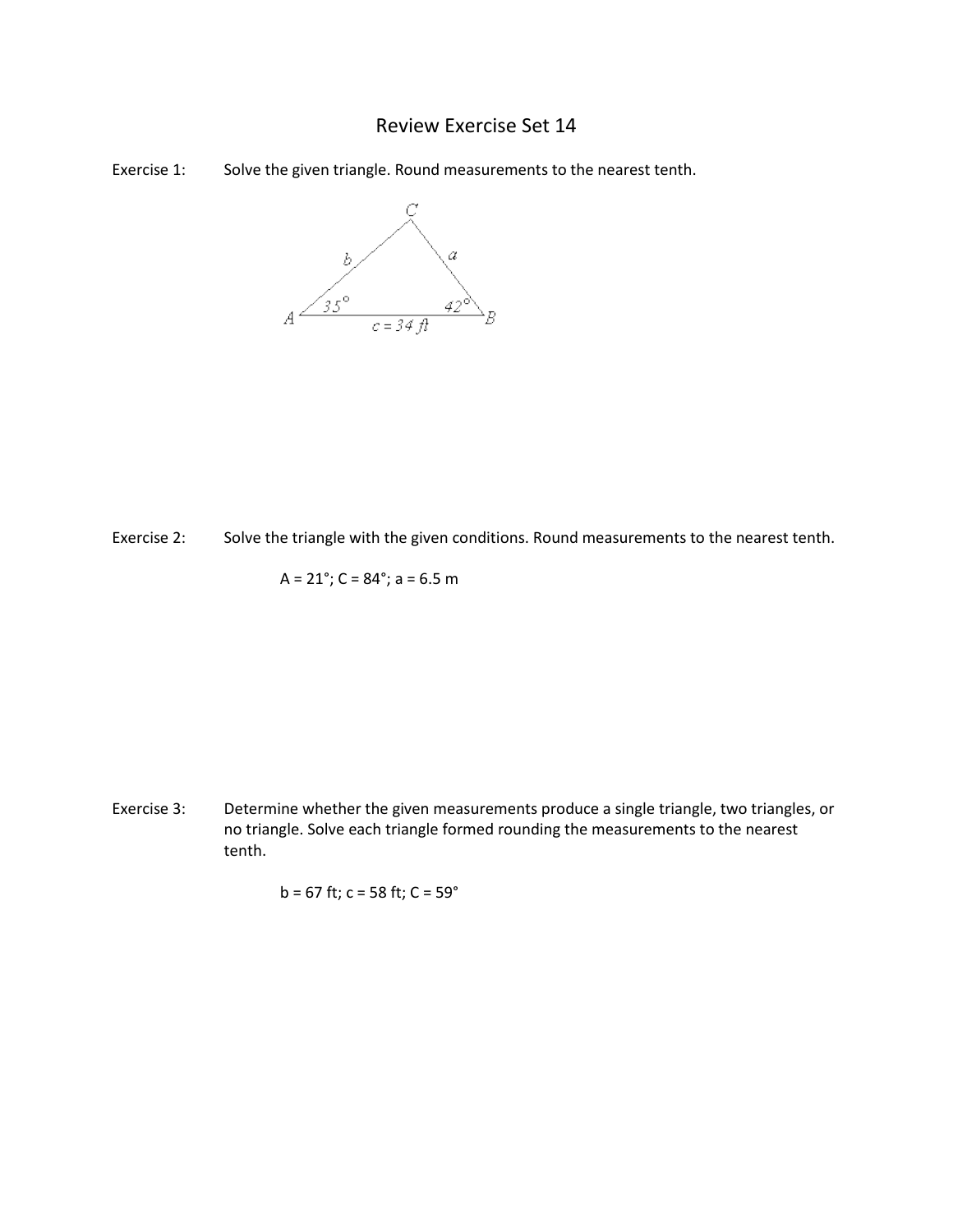## Exercise 4: Find a to the nearest tenth.



Exercise 5: A tree is growing on a hillside at an angle of 65° to the hill. From a distance of 110 meters up the hill, the angle of elevation to the top of the tree is measured as 53° and the angle of depression to the base of the tree is measured as 25°. Find the height of the tree to the nearest tenth of a meter.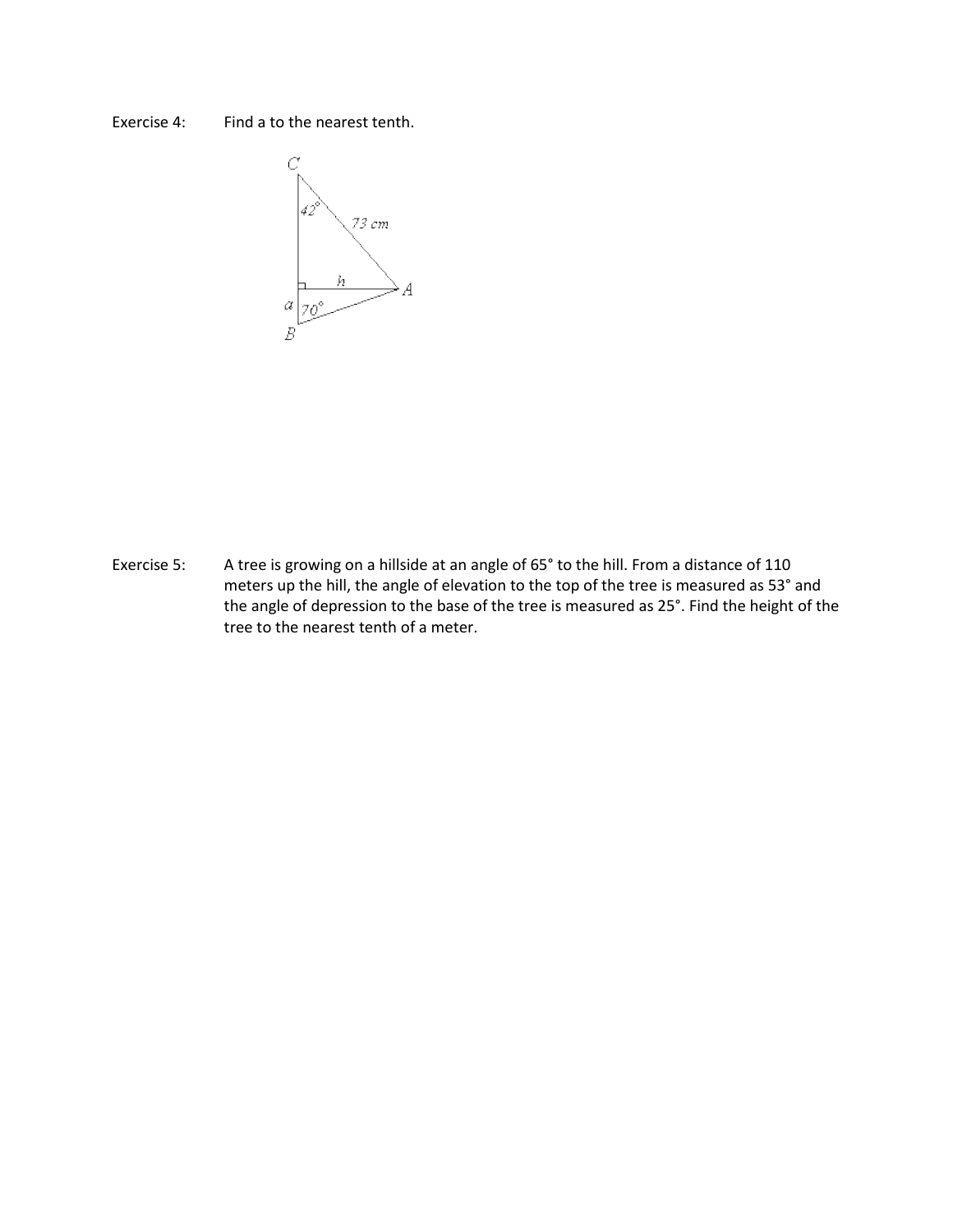## Review Exercise Set 14 Answer Key

Exercise 1: Solve the given triangle. Round measurements to the nearest tenth.



Find angle C

$$
A + B + C = 180^{\circ}
$$
  
35° + 42° + C = 180°  
C = 180° - 77°  
C = 103°

Find a

$$
\frac{a}{\sin A} = \frac{c}{\sin C}
$$

$$
\frac{a}{\sin 35^\circ} = \frac{34}{\sin 103^\circ}
$$

$$
a = \frac{34 \sin 35^\circ}{\sin 103^\circ}
$$

$$
\approx 20.0 \text{ ft}
$$

Find b

$$
\frac{b}{\sin B} = \frac{c}{\sin C}
$$
  

$$
\frac{b}{\sin 42^\circ} = \frac{34}{\sin 103^\circ}
$$
  

$$
b = \frac{34 \sin 42^\circ}{\sin 103^\circ}
$$
  

$$
\approx 23.3 \text{ ft}
$$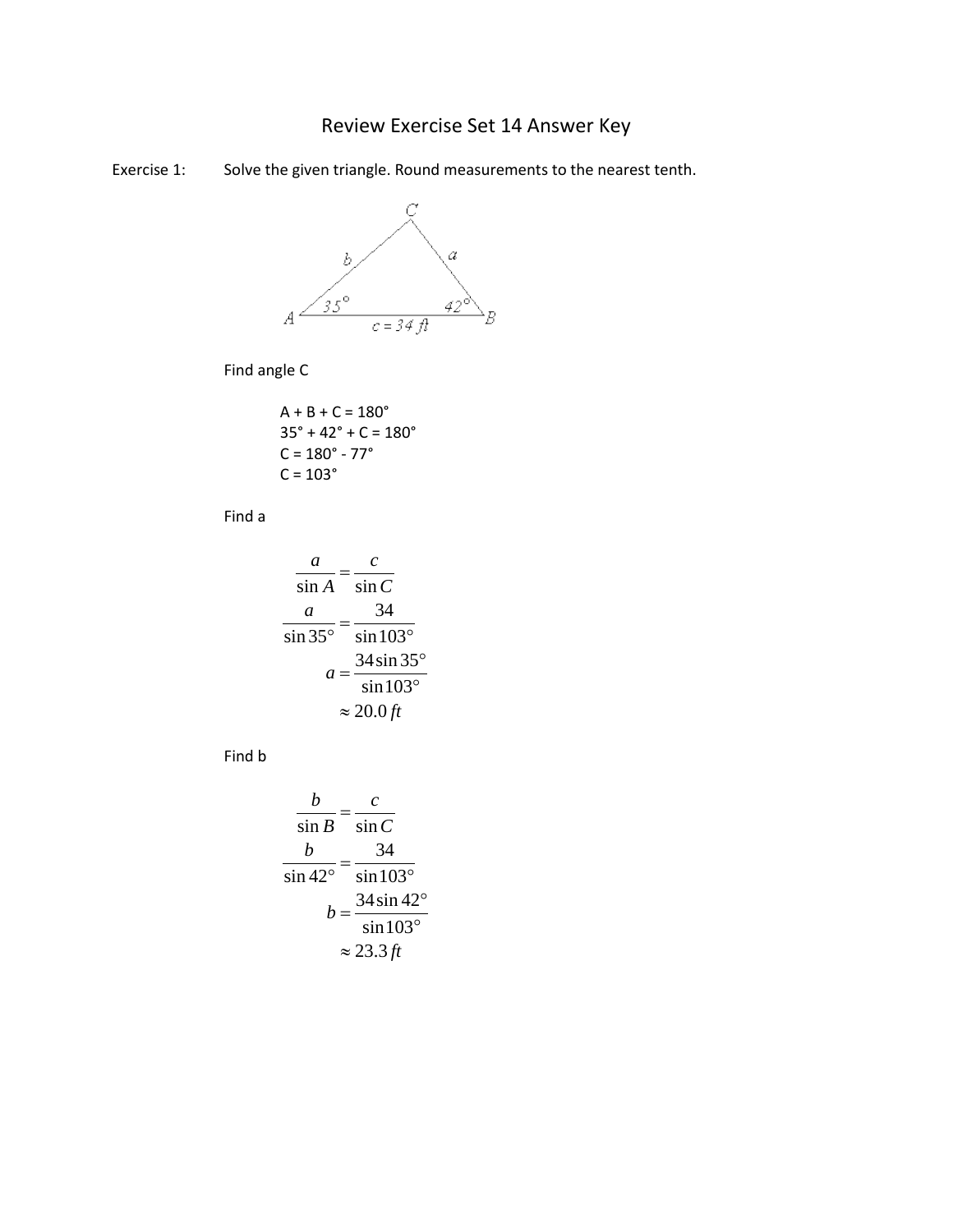Exercise 2: Solve the triangle with the given conditions. Round measurements to the nearest tenth.

$$
A = 21^\circ
$$
;  $C = 84^\circ$ ;  $a = 6.5$  m

Find angle B

$$
A + B + C = 180^{\circ}
$$
  
21<sup>°</sup> + B + 84<sup>°</sup> = 180<sup>°</sup>  
B = 180<sup>°</sup> - 105<sup>°</sup>  
B = 75<sup>°</sup>

Find b

$$
\frac{b}{\sin B} = \frac{a}{\sin A}
$$
  

$$
\frac{b}{\sin 75^\circ} = \frac{6.5}{\sin 21^\circ}
$$
  

$$
b = \frac{6.5 \sin 75^\circ}{\sin 21^\circ}
$$
  

$$
\approx 17.5 \text{ m}
$$

Find c

$$
\frac{c}{\sin C} = \frac{a}{\sin A}
$$

$$
\frac{c}{\sin 84^\circ} = \frac{6.5}{\sin 21^\circ}
$$

$$
c = \frac{6.5 \sin 84^\circ}{\sin 21^\circ}
$$

$$
\approx 18.0 \, \text{m}
$$

Exercise 3: Determine whether the given measurements produce a single triangle, two triangles, or no triangle. Solve each triangle formed rounding the measurements to the nearest tenth.

 $a = 58$  ft; b = 67 ft; A = 59 $^{\circ}$ 

Find h

 $h = b \sin A$ h =  $67 \sin 59^\circ$ h ≈ 57.4 ft

Compare a, b, and h

 $57.4 < 58 < 67$  $h < a < b$  ... so there are two triangles formed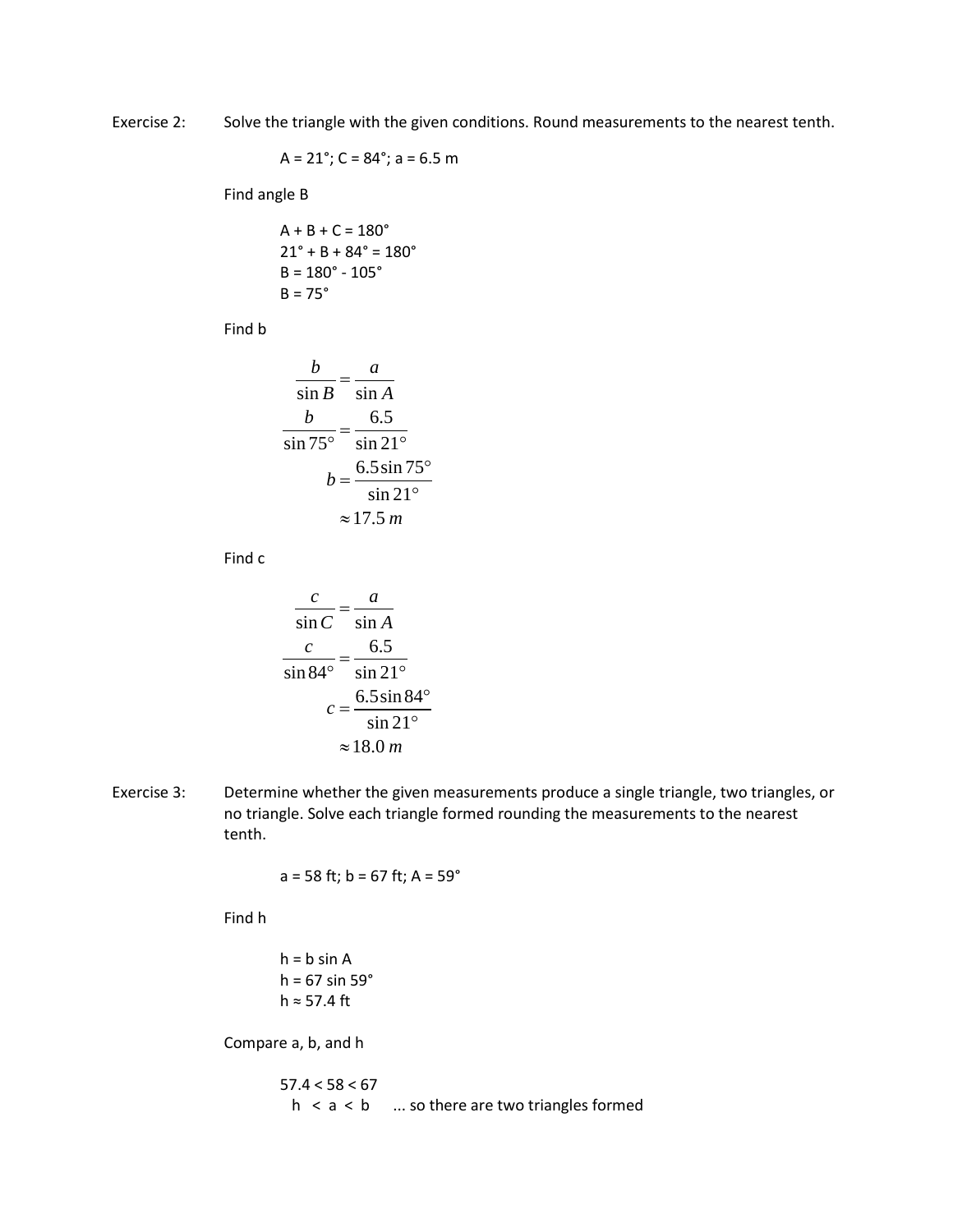Exercise 3 (Continued):

Find angles  $B_1$  and  $B_2$ 

$$
\frac{\sin B_1}{b} = \frac{\sin A}{a}
$$
  

$$
\frac{\sin B_1}{67} = \frac{\sin 59^\circ}{58}
$$
  

$$
\sin B_1 = \frac{67 \sin 59^\circ}{58}
$$
  

$$
\approx 0.9902
$$
  

$$
B_1 \approx 82^\circ
$$
  

$$
B_2 \approx 180^\circ - 82^\circ
$$
  

$$
\approx 98^\circ
$$

Find angles  $C_1$  and  $C_2$ 

$$
A + B_1 + C_1 = 180^{\circ}
$$
  
\n
$$
59^{\circ} + 82^{\circ} + C_1 = 180^{\circ}
$$
  
\n
$$
C_1 = 180^{\circ} - 141^{\circ}
$$
  
\n
$$
C_1 = 39^{\circ}
$$
  
\n
$$
A + B_2 + C_2 = 180^{\circ}
$$
  
\n
$$
59^{\circ} + 98^{\circ} + C_2 = 180^{\circ}
$$
  
\n
$$
C_2 = 180^{\circ} - 157^{\circ}
$$
  
\n
$$
C_2 = 23^{\circ}
$$

Find  $c_1$  and  $c_2$ 

$$
\frac{c_1}{\sin C_1} = \frac{a}{\sin A}
$$
\n
$$
\frac{c_1}{\sin 39^\circ} = \frac{58}{\sin 59^\circ}
$$
\n
$$
\frac{c_2}{\sin C_2} = \frac{a}{\sin A}
$$
\n
$$
\frac{c_2}{\sin 23^\circ} = \frac{58}{\sin 59^\circ}
$$
\n
$$
c_1 = \frac{58 \sin 39^\circ}{\sin 59^\circ}
$$
\n
$$
\approx 42.6 \text{ ft}
$$
\n
$$
\approx 26.4 \text{ ft}
$$

triangle 1:  $B_1 \approx 82^\circ$ ;  $C_1 \approx 39^\circ$ ; and  $c_1 \approx 42.6$  ft<br>triangle 2:  $B_2 \approx 98^\circ$ ;  $C_2 \approx 23^\circ$ ; and  $c_2 \approx 26.4$  ft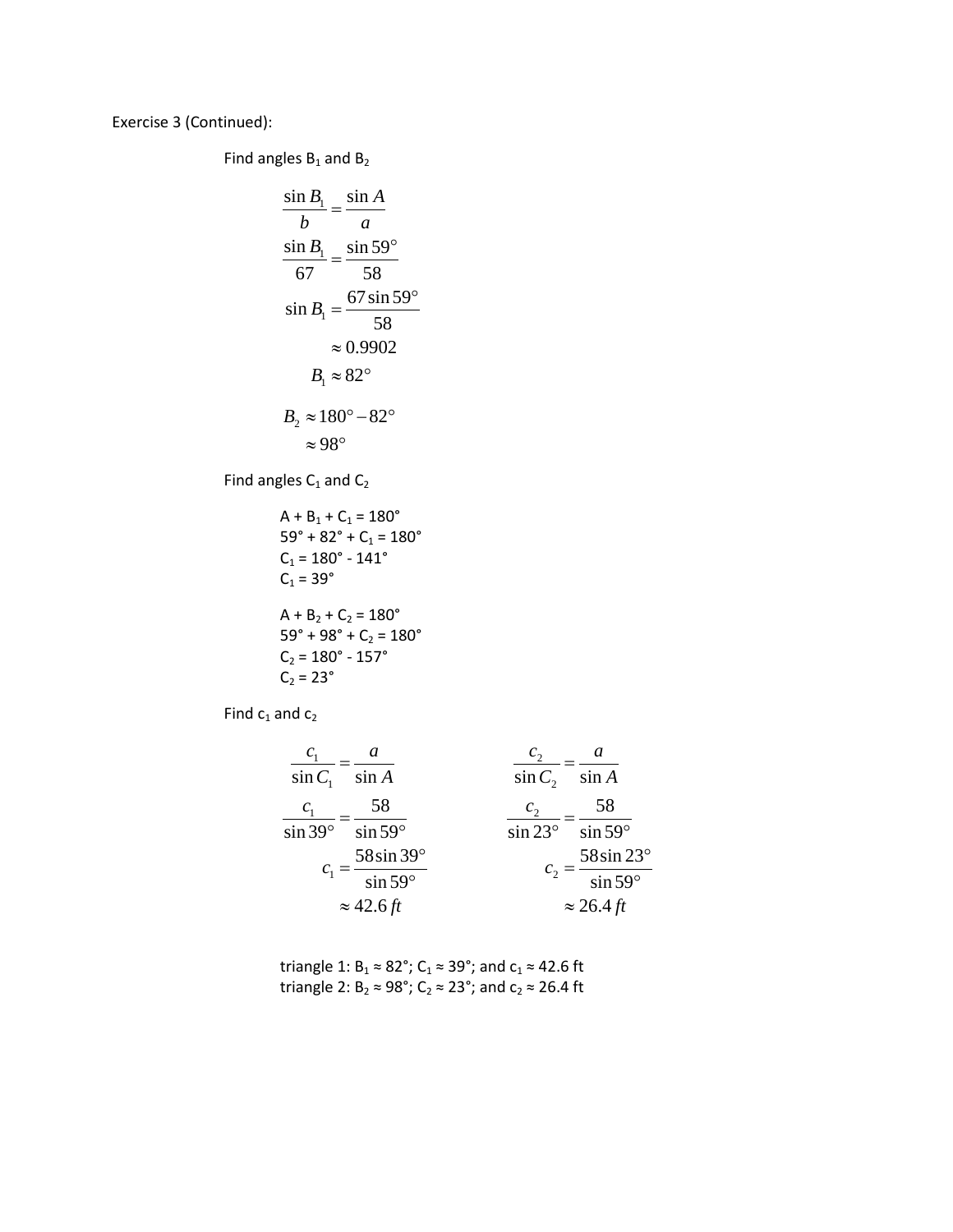Find a to the nearest tenth. Exercise 4:



Find h

$$
\sin 42^\circ = \frac{h}{73}
$$
  
 
$$
h = 73 \sin 42^\circ
$$
  

$$
\approx 48.8 \text{ cm}
$$

Find angle A in the lower triangle

$$
A + B + C = 180^{\circ}
$$
  
\n
$$
A + 70^{\circ} + 90^{\circ} = 180^{\circ}
$$
  
\n
$$
A = 180^{\circ} - 160^{\circ}
$$
  
\n
$$
A = 20^{\circ}
$$

Find a

$$
\frac{a}{\sin A} = \frac{b}{\sin B}
$$

$$
\frac{a}{\sin 20^\circ} = \frac{48.8}{\sin 70^\circ}
$$

$$
a = \frac{48.8 \sin 20^\circ}{\sin 70^\circ}
$$

$$
\approx 17.8 \text{ cm}
$$